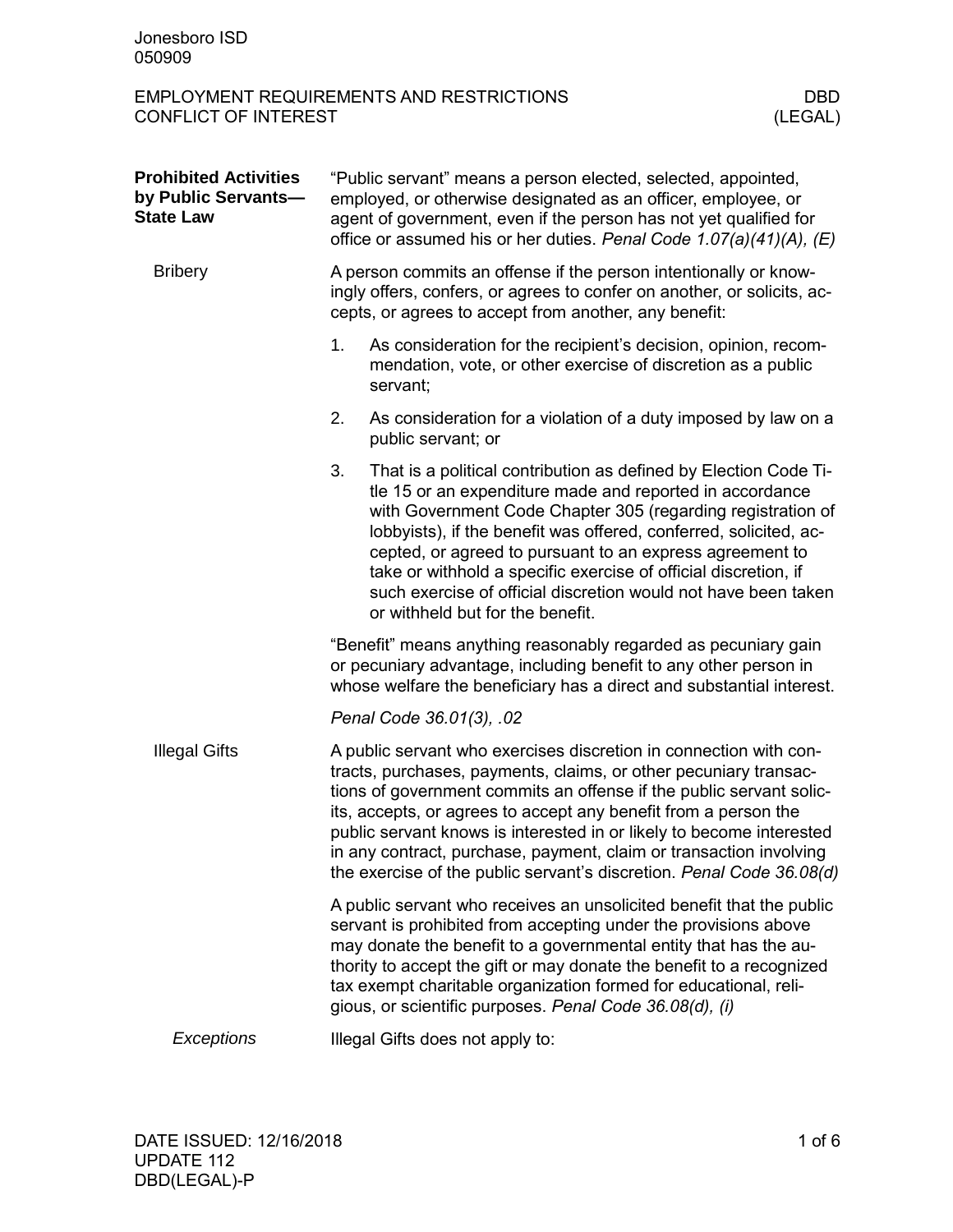|                                  | 1. | A fee prescribed by law to be received by a public servant or<br>any other benefit to which the public servant is lawfully enti-<br>tled or for which the public servant gives legitimate considera-<br>tion in a capacity other than as a public servant;                                                                                                                                                                                                                                                                                                                                                                                       |                                                                                                                                                                                                                                |  |  |
|----------------------------------|----|--------------------------------------------------------------------------------------------------------------------------------------------------------------------------------------------------------------------------------------------------------------------------------------------------------------------------------------------------------------------------------------------------------------------------------------------------------------------------------------------------------------------------------------------------------------------------------------------------------------------------------------------------|--------------------------------------------------------------------------------------------------------------------------------------------------------------------------------------------------------------------------------|--|--|
|                                  | 2. | A gift or other benefit conferred on account of kinship or a per-<br>sonal, professional, or business relationship independent of<br>the official status of the recipient;                                                                                                                                                                                                                                                                                                                                                                                                                                                                       |                                                                                                                                                                                                                                |  |  |
|                                  | 3. |                                                                                                                                                                                                                                                                                                                                                                                                                                                                                                                                                                                                                                                  | A benefit to a public servant required to file a statement under<br>Government Code Chapter 572 or a report under Election<br>Code Title 15 that is derived from a function in honor or ap-<br>preciation of the recipient if: |  |  |
|                                  |    | a.                                                                                                                                                                                                                                                                                                                                                                                                                                                                                                                                                                                                                                               | The benefit and the source of any benefit in excess of<br>\$50 is reported in the statement; and                                                                                                                               |  |  |
|                                  |    | b.                                                                                                                                                                                                                                                                                                                                                                                                                                                                                                                                                                                                                                               | The benefit is used solely to defray the expenses that<br>accrue in the performance of duties or activities in con-<br>nection with the office which are nonreimbursable by the<br>state or political subdivision;             |  |  |
|                                  | 4. |                                                                                                                                                                                                                                                                                                                                                                                                                                                                                                                                                                                                                                                  | A political contribution as defined by Election Code Title 15;                                                                                                                                                                 |  |  |
|                                  | 5. | An item with a value of less than \$50, excluding cash or a ne-<br>gotiable instrument as described by Business and Commerce<br>Code 3.104;                                                                                                                                                                                                                                                                                                                                                                                                                                                                                                      |                                                                                                                                                                                                                                |  |  |
|                                  | 6. |                                                                                                                                                                                                                                                                                                                                                                                                                                                                                                                                                                                                                                                  | An item issued by a governmental entity that allows the use of<br>property or facilities owned, leased, or operated by the gov-<br>ernmental entity; or                                                                        |  |  |
|                                  | 7. |                                                                                                                                                                                                                                                                                                                                                                                                                                                                                                                                                                                                                                                  | Food, lodging, transportation, or entertainment accepted as a<br>guest and, if the donee is required by law to report those<br>items, reported by the donee in accordance with that law.                                       |  |  |
|                                  |    |                                                                                                                                                                                                                                                                                                                                                                                                                                                                                                                                                                                                                                                  | Penal Code 36.10                                                                                                                                                                                                               |  |  |
| Honoraria and<br><b>Expenses</b> |    | A public servant commits an offense if the public servant solicits,<br>accepts, or agrees to accept an honorarium in consideration for<br>services that the public servant would not have been requested to<br>provide but for the person's official position or duties. This provision<br>does not prohibit a public servant from accepting transportation<br>and lodging expenses or meals in connection with a conference or<br>similar event in which the public servant renders services, such as<br>addressing an audience or engaging in a seminar, to the extent<br>those services are more than merely perfunctory. Penal Code<br>36.07 |                                                                                                                                                                                                                                |  |  |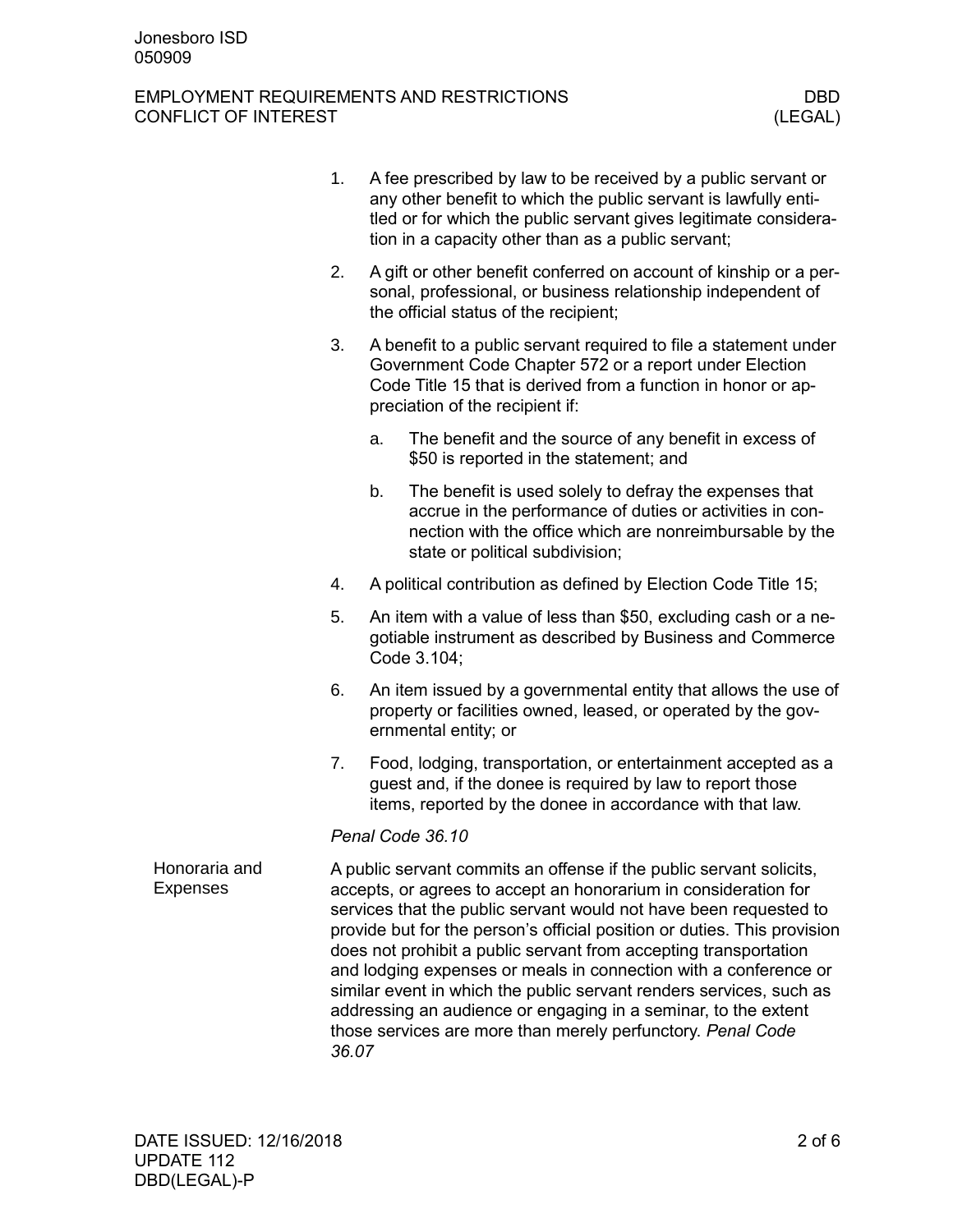| Abuse of Official<br>Capacity                   | A public servant commits an offense if, with intent to obtain a bene-<br>fit or with intent to harm or defraud another, he intentionally or<br>knowingly violates a law relating to the public servant's office or<br>employment, or misuses government property, services, personnel,<br>or any other thing of value, belonging to the government that has<br>come into the public servant's custody or possession by virtue of<br>the public servant's office or employment. Penal Code 39.02(a) |                                                                                                                                                                                                                |  |  |  |
|-------------------------------------------------|----------------------------------------------------------------------------------------------------------------------------------------------------------------------------------------------------------------------------------------------------------------------------------------------------------------------------------------------------------------------------------------------------------------------------------------------------------------------------------------------------|----------------------------------------------------------------------------------------------------------------------------------------------------------------------------------------------------------------|--|--|--|
|                                                 | "Law relating to a public servant's office or employment" means a<br>law that specifically applies to a person acting in the capacity of a<br>public servant and that directly or indirectly imposes a duty on the<br>public servant or governs the conduct of the public servant. Penal<br>Code 39.01(1)                                                                                                                                                                                          |                                                                                                                                                                                                                |  |  |  |
|                                                 |                                                                                                                                                                                                                                                                                                                                                                                                                                                                                                    | "Misuse" means to deal with property contrary to:                                                                                                                                                              |  |  |  |
|                                                 | 1.                                                                                                                                                                                                                                                                                                                                                                                                                                                                                                 | An agreement under which the public servant holds the prop-<br>erty;                                                                                                                                           |  |  |  |
|                                                 | 2.                                                                                                                                                                                                                                                                                                                                                                                                                                                                                                 | A contract of employment or oath of office of a public servant;                                                                                                                                                |  |  |  |
|                                                 | 3.                                                                                                                                                                                                                                                                                                                                                                                                                                                                                                 | A law, including provisions of the General Appropriations Act<br>specifically relating to government property, that prescribes<br>the manner of custody or disposition of the property; or                     |  |  |  |
|                                                 | 4.                                                                                                                                                                                                                                                                                                                                                                                                                                                                                                 | A limited purpose for which the property is delivered or re-<br>ceived.                                                                                                                                        |  |  |  |
|                                                 |                                                                                                                                                                                                                                                                                                                                                                                                                                                                                                    | Penal Code 39.01(2)                                                                                                                                                                                            |  |  |  |
| <b>Misuse of Official</b><br><b>Information</b> |                                                                                                                                                                                                                                                                                                                                                                                                                                                                                                    | A public servant commits an offense if, in reliance on information to<br>which the public servant has access by virtue of the person's office<br>or employment and that has not been made public, the person:  |  |  |  |
|                                                 | 1.                                                                                                                                                                                                                                                                                                                                                                                                                                                                                                 | Acquires or aids another to acquire a pecuniary interest in any<br>property, transaction, or enterprise that may be affected by<br>the information;                                                            |  |  |  |
|                                                 | 2.                                                                                                                                                                                                                                                                                                                                                                                                                                                                                                 | Speculates or aids another to speculate on the basis of the in-<br>formation; or                                                                                                                               |  |  |  |
|                                                 | 3.                                                                                                                                                                                                                                                                                                                                                                                                                                                                                                 | As a public servant, including as a school administrator, co-<br>erces another into suppressing or failing to report that infor-<br>mation to a law enforcement agency.                                        |  |  |  |
|                                                 |                                                                                                                                                                                                                                                                                                                                                                                                                                                                                                    | A public servant commits an offense if with intent to obtain a benefit<br>or with intent to harm or defraud another, the public servant dis-<br>closes or uses information for a nongovernmental purpose that: |  |  |  |
|                                                 | 1.                                                                                                                                                                                                                                                                                                                                                                                                                                                                                                 | The person has access to by means of the person's office or<br>employment; and                                                                                                                                 |  |  |  |
|                                                 |                                                                                                                                                                                                                                                                                                                                                                                                                                                                                                    |                                                                                                                                                                                                                |  |  |  |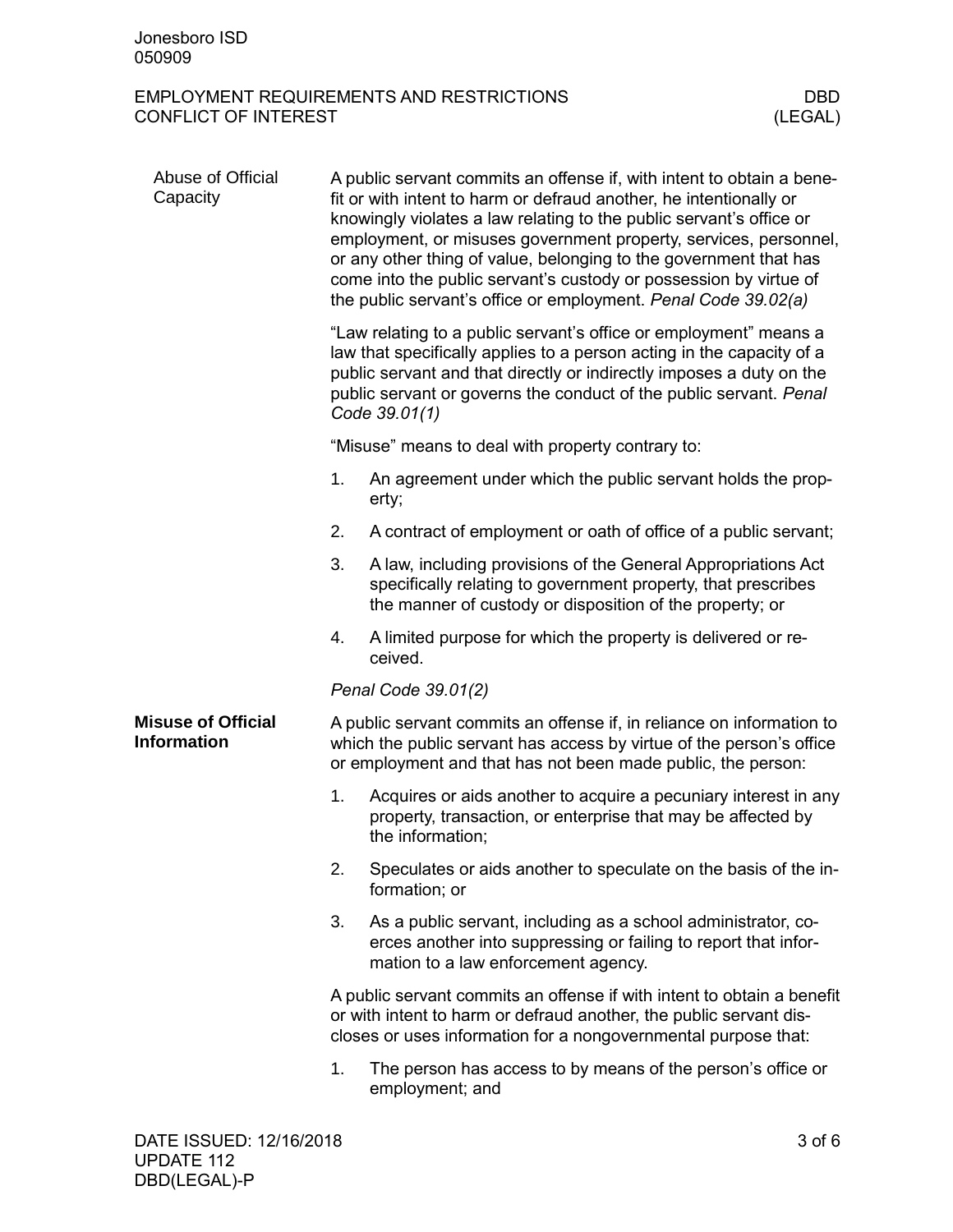|                                                                                              | 2.<br>Has not been made public.                                                                                                                                                                                                                                                                                                                                                                                                                                                                          |  |  |
|----------------------------------------------------------------------------------------------|----------------------------------------------------------------------------------------------------------------------------------------------------------------------------------------------------------------------------------------------------------------------------------------------------------------------------------------------------------------------------------------------------------------------------------------------------------------------------------------------------------|--|--|
|                                                                                              | "Information that has not been made public" means any information<br>to which the public does not generally have access, and that is pro-<br>hibited from disclosure under Government Code Chapter 552 (the<br>Public Information Act).                                                                                                                                                                                                                                                                  |  |  |
|                                                                                              | Penal Code 39.06(a), (b), (d)                                                                                                                                                                                                                                                                                                                                                                                                                                                                            |  |  |
| <b>Instructional</b><br><b>Materials Violations</b><br>- Commissions                         | An administrator or teacher commits an offense if the person re-<br>ceives any commission or rebate on any instructional materials or<br>technological equipment used in the schools with which the person<br>is associated. Education Code 31.152(a)                                                                                                                                                                                                                                                    |  |  |
| <b>Instructional</b><br><b>Materials Violations</b>                                          | An administrator or teacher commits an offense if the person ac-<br>cepts a gift, favor, or service that:                                                                                                                                                                                                                                                                                                                                                                                                |  |  |
| — Conflict                                                                                   | 1.<br>Is given to the person or the person's school;                                                                                                                                                                                                                                                                                                                                                                                                                                                     |  |  |
|                                                                                              | Might reasonably tend to influence the person in the selection<br>2.<br>of instructional materials or technological equipment; and                                                                                                                                                                                                                                                                                                                                                                       |  |  |
|                                                                                              | 3.<br>Could not be lawfully purchased with state instructional mate-<br>rial funds.                                                                                                                                                                                                                                                                                                                                                                                                                      |  |  |
|                                                                                              | "Gift, favor, or service" does not include staff development, in-ser-<br>vice, or teacher training; or ancillary materials, such as maps or<br>worksheets, that convey information to the student or otherwise<br>contribute to the learning process.                                                                                                                                                                                                                                                    |  |  |
|                                                                                              | Education Code $31.152(b) - (d)$                                                                                                                                                                                                                                                                                                                                                                                                                                                                         |  |  |
| <b>Instructional</b><br><b>Materials Violations</b><br>- Purchase and<br><b>Distribution</b> | A person commits a Class C misdemeanor offense if the person<br>knowingly violates any law providing for the purchase or distribu-<br>tion of free instructional materials for the public schools. Education<br>Code 31.153                                                                                                                                                                                                                                                                              |  |  |
| <b>Holding Civil Office</b>                                                                  | No person shall hold or exercise at the same time more than one<br>civil office of emolument, except for offices listed in the constitu-<br>tional provision, unless otherwise specifically provided. Tex. Const.,<br>Art. XVI, Sec. 40(a)                                                                                                                                                                                                                                                               |  |  |
|                                                                                              | A position in or membership in the Texas military forces is not con-<br>sidered to be a civil office of emolument. Gov't Code 437.203                                                                                                                                                                                                                                                                                                                                                                    |  |  |
|                                                                                              | Individuals who receive all or part of their compensation either di-<br>rectly or indirectly from funds of the state of Texas and who are not<br>state officers shall not be barred from serving as members of the<br>governing bodies of school districts (other than those in which they<br>are employed), cities, towns, or other local governmental districts.<br>Such individuals may not receive a salary for serving as members<br>of such governing bodies, except that a schoolteacher, retired |  |  |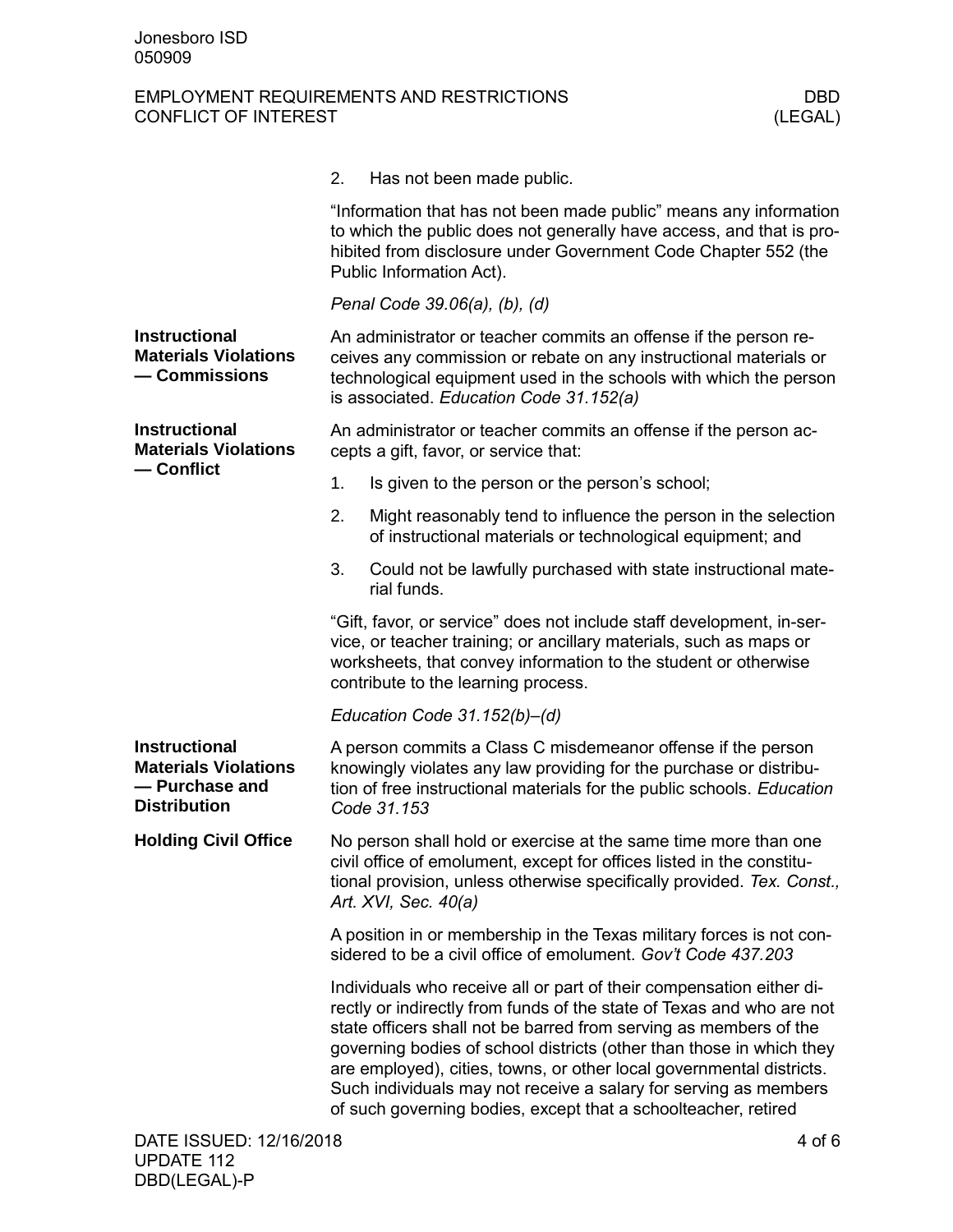|                                                 | schoolteacher, or retired school administrator may receive com-<br>pensation for serving as a member of a governing body of a school<br>district, city, town, or local governmental district, including a water<br>district created under Section 59, Article XVI, or Section 52, Article<br>III. Tex. Const., Art. XVI, Sec. 40(b) |       |                                                                                                                                                                                                                                                                                                                                                                                |  |
|-------------------------------------------------|-------------------------------------------------------------------------------------------------------------------------------------------------------------------------------------------------------------------------------------------------------------------------------------------------------------------------------------|-------|--------------------------------------------------------------------------------------------------------------------------------------------------------------------------------------------------------------------------------------------------------------------------------------------------------------------------------------------------------------------------------|--|
| <b>Conflicts Disclosure</b><br><b>Statement</b> | A local government officer shall file a conflicts disclosure statement<br>with respect to a vendor if the vendor enters into a contract with the<br>district or the district is considering entering into a contract with the<br>vendor; and the vendor:                                                                            |       |                                                                                                                                                                                                                                                                                                                                                                                |  |
|                                                 | 1.                                                                                                                                                                                                                                                                                                                                  |       | Has an employment or other business relationship with the lo-<br>cal government officer or a family member of the officer, and<br>the business relationship results in the officer or family mem-<br>ber receiving taxable income, other than investment income,<br>that exceeds \$2,500 during the 12-month period preceding<br>the date that the officer becomes aware that: |  |
|                                                 |                                                                                                                                                                                                                                                                                                                                     | a.    | A contract between the district and the vendor has been<br>executed; or                                                                                                                                                                                                                                                                                                        |  |
|                                                 |                                                                                                                                                                                                                                                                                                                                     | b.    | The district is considering entering into a contract with<br>the vendor;                                                                                                                                                                                                                                                                                                       |  |
|                                                 | 2.                                                                                                                                                                                                                                                                                                                                  | that: | Has given to the local government officer or a family member<br>of the officer one or more gifts, as defined by law, and the gift<br>or gifts have an aggregate value of more than \$100 in the 12-<br>month period preceding the date the officer becomes aware                                                                                                               |  |
|                                                 |                                                                                                                                                                                                                                                                                                                                     | a.    | A contract between the district and the vendor has been<br>executed; or                                                                                                                                                                                                                                                                                                        |  |
|                                                 |                                                                                                                                                                                                                                                                                                                                     | b.    | The district is considering entering into a contract with<br>the vendor; or                                                                                                                                                                                                                                                                                                    |  |
|                                                 | 3.                                                                                                                                                                                                                                                                                                                                  |       | Has a family relationship with the local government officer.                                                                                                                                                                                                                                                                                                                   |  |
|                                                 | A local government officer is not required to file a conflicts disclo-<br>sure statement in relation to a gift accepted by the officer or a fam-<br>ily member of the officer if the gift is a political contribution as de-<br>fined by Title 15, Election Code, or food accepted as a guest.                                      |       |                                                                                                                                                                                                                                                                                                                                                                                |  |
|                                                 |                                                                                                                                                                                                                                                                                                                                     |       | Local Gov't Code 176.003(a)-(a-1)                                                                                                                                                                                                                                                                                                                                              |  |
| <b>Definitions</b>                              | "Local government officer" means a member of the board; the su-<br>perintendent; or an agent (including an employee) of the district<br>who exercises discretion in the planning, recommending, selecting,<br>or contracting of a vendor. Local Gov't Code 176.001(1), (4)                                                          |       |                                                                                                                                                                                                                                                                                                                                                                                |  |